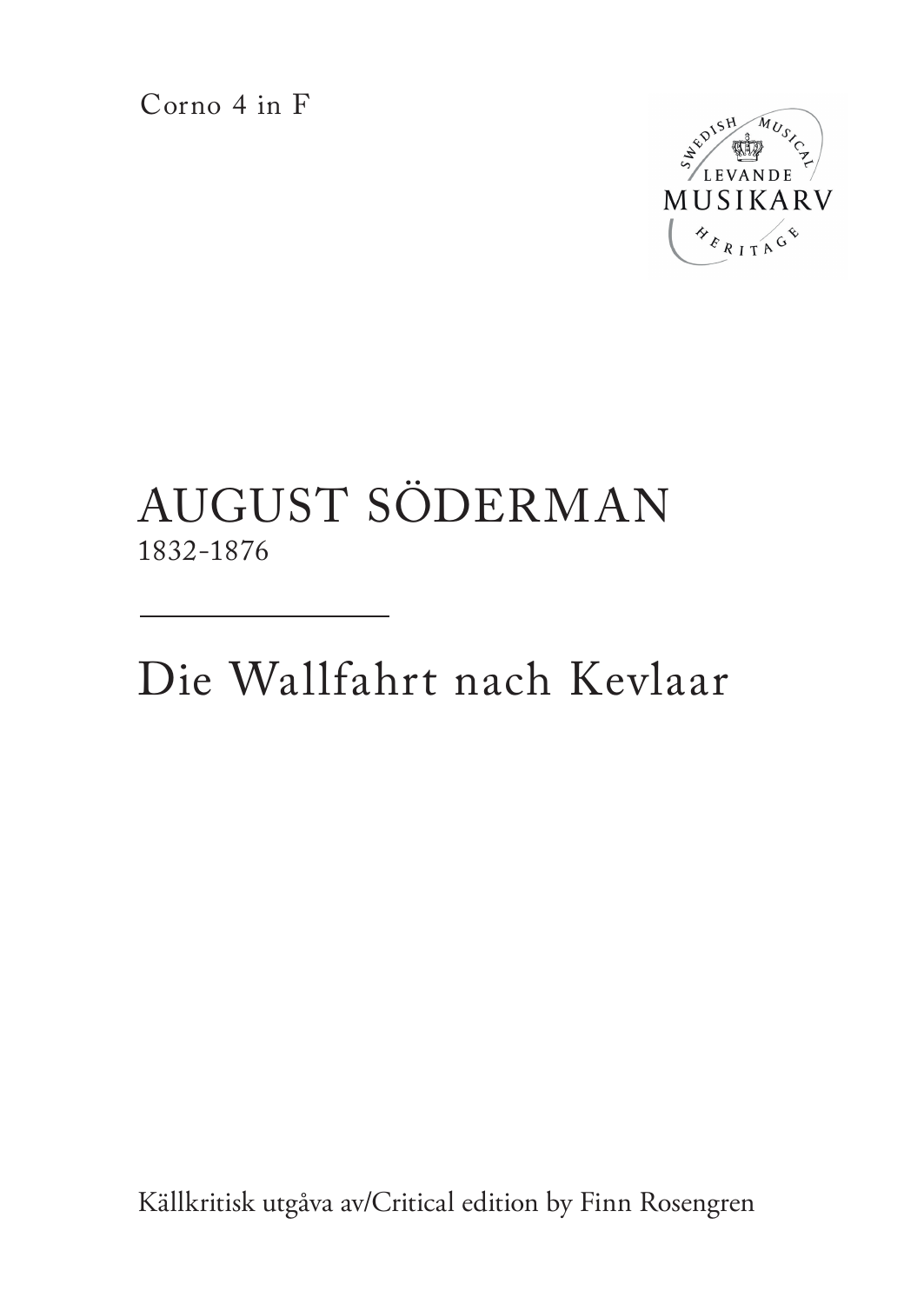MUSIKARV  $\mathcal{V}_{\ell_{RITA}^{G}}$ 

## Die Wallfahrt nach Kevlaar

I